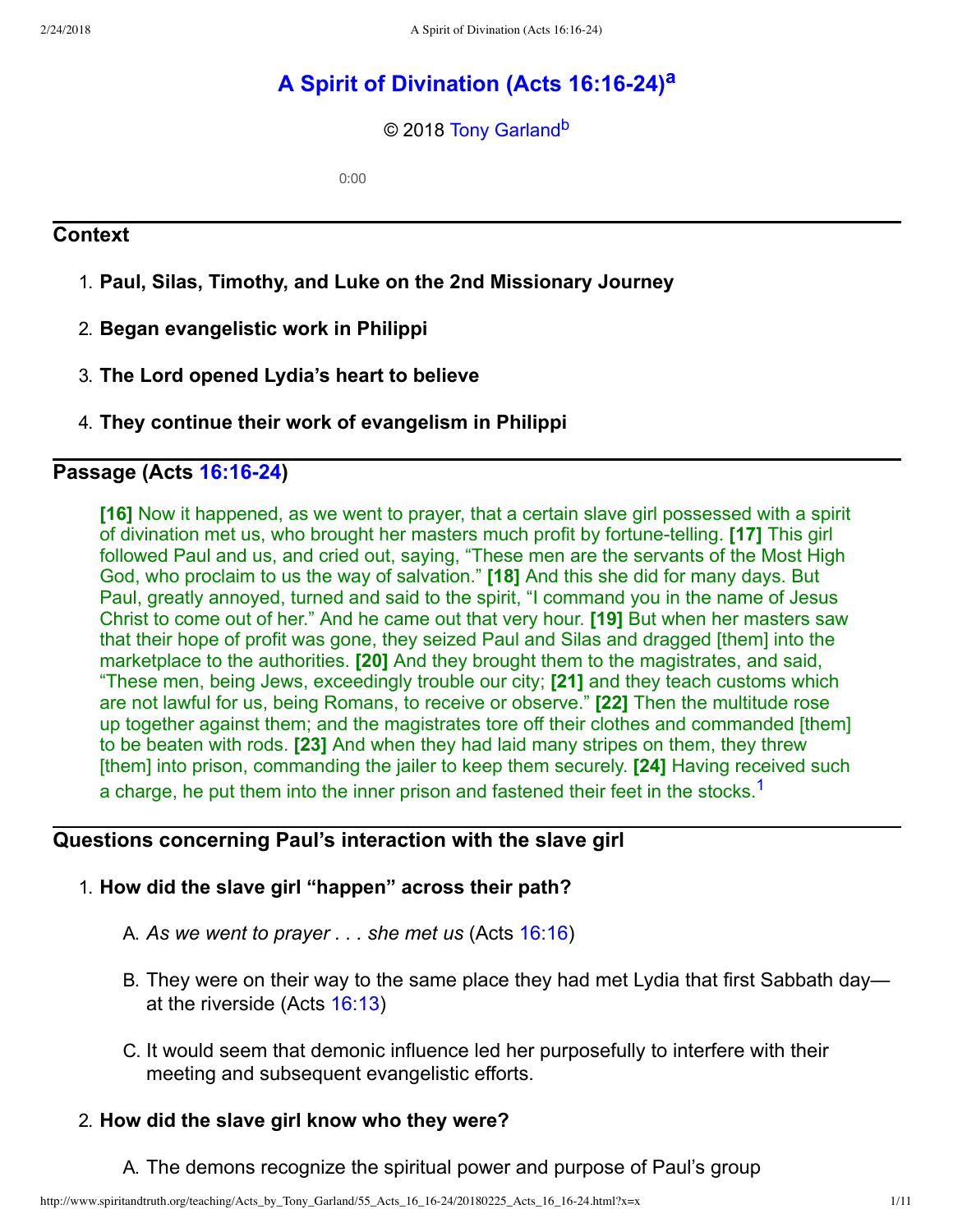- I. Consider the following statements by demons possessing various individuals
	- a. A man in the synagogue at Capernaum with an unclean spirit
		- i. *Let [us] alone! What have we to do with You, Jesus of Nazareth? Did You come to destroy us? I know who You are—the Holy One of God!* (Mark [1:24](http://www.spiritandtruth.org/bibles/nasb/b41c001.htm#Mark_C1V24) cf. Luke [4:33](http://www.spiritandtruth.org/bibles/nasb/b42c004.htm#Luke_C4V33), [41\)](http://www.spiritandtruth.org/bibles/nasb/b42c004.htm#Luke_C4V41)
	- b. A man in the country of the Gadarenes possessed by a legion of demons
		- i. *What have I to do with You, Jesus, Son of the Most High God? I implore You by God that You do not torment me.* (Mark [5:7](http://www.spiritandtruth.org/bibles/nasb/b41c005.htm#Mark_C5V7) cf. Luke [8:28\)](http://www.spiritandtruth.org/bibles/nasb/b42c008.htm#Luke_C8V28)
		- ii. *Have You come here to torment us before the time?* (Mat. [8:29](http://www.spiritandtruth.org/bibles/nasb/b40c008.htm#Mat._C8V29))
- II. An evil spirit who overpowered the seven sons of a Jewish high priest
	- a. *Jesus I know, and Paul I know; but who are you?* (Acts [19:15\)](http://www.spiritandtruth.org/bibles/nasb/b44c019.htm#Acts_C19V15)
- III. *[Jesus healed] many who were sick with various diseases, and cast out many demons; and He did not allow the demons to speak, because they knew Him.* (Mark [1:34](http://www.spiritandtruth.org/bibles/nasb/b41c001.htm#Mark_C1V34))
- IV. *And the unclean spirits, whenever they saw Him, fell down before Him and cried out, saying, "You are the Son of God."* (Mark [3:11\)](http://www.spiritandtruth.org/bibles/nasb/b41c003.htm#Mark_C3V11)
- V. Demons have the ability to discern those who are empowered by God's Spirit.

#### 3. **If the slave girl is telling the truth—why did that bother Paul?**

- A. Motives can be quite different than appearances
- B. Acting as if a herald of the legitimate work of God

<span id="page-1-0"></span>Though her statements were true, the gospel of Christ would be damaged by an association with a demon-possessed slave girl. $<sup>2</sup>$  $<sup>2</sup>$  $<sup>2</sup>$ </sup>

<span id="page-1-1"></span>To have accepted demons as witnesses to the gospel would have convinced the people that there was an alliance between them and the apostles; and thus all the good repute of the apostles would have been reflected on the demons, and all the evil repute of the demons would likewise have been reflected on the apostles.[3](#page-9-2)

C. Shouting, distracting

#### 4. **Why did Paul wait "many days" before casting the spirit out?**

- A. The exorcism was at the hand of God, as was its *timing*.
- B. Perhaps Paul knew, now that the time had arrived to cast out the spirit, that their productive ministry would come to an end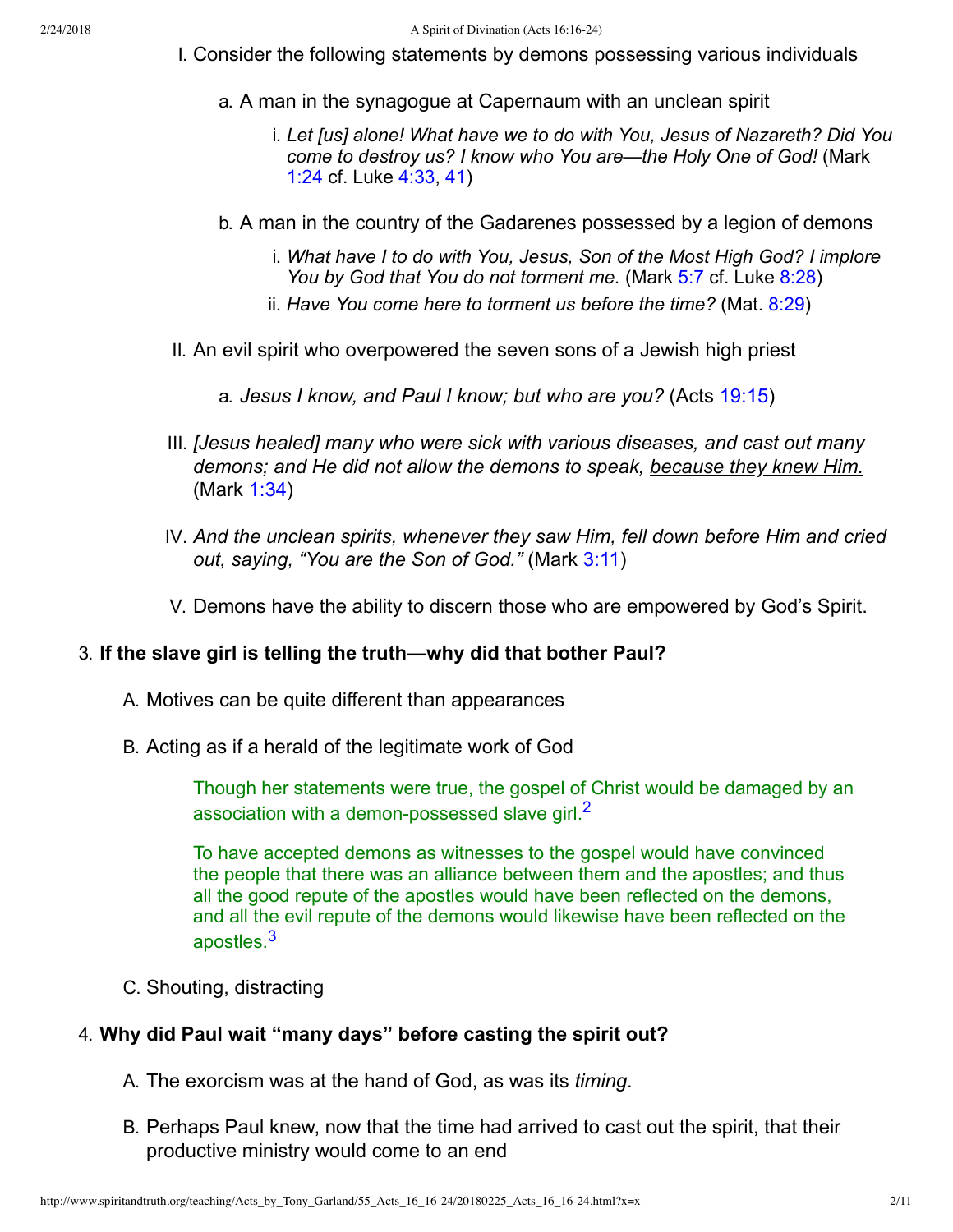<span id="page-2-0"></span>We may venture to say that the Lord let it continue as long as he did because he wanted Paul to finish his work in Philippi; for after he drove out the spirit Paul had to leave the city (v. 39, [4](#page-9-3)0). $4$ 

## 5. **The resulting "reversal" in the situation of the girl and the evangelists**

- A. The one bound was set free
	- I. *The Spirit of the Lord GOD [is] upon Me, Because the LORD has anointed Me To preach good tidings to the poor; He has sent Me to heal the brokenhearted, To proclaim liberty to the captives, And the opening of the prison to [those who are] bound;* (Isa. [61:1](http://www.spiritandtruth.org/bibles/nasb/b23c061.htm#Isa._C61V1) cf. Luke [4:18](http://www.spiritandtruth.org/bibles/nasb/b42c004.htm#Luke_C4V18))
- B. The ones free (Paul and Silas) would soon become bound

## **Possession**

### 1. **possessed**

- A. *Demonized* (from δαιμονίζομαι [daimonizomai]) as in Mat. [4:24;](http://www.spiritandtruth.org/bibles/nasb/b40c004.htm#Mat._C4V24) [8:16](http://www.spiritandtruth.org/bibles/nasb/b40c008.htm#Mat._C8V16), [28](http://www.spiritandtruth.org/bibles/nasb/b40c008.htm#Mat._C8V28), [33](http://www.spiritandtruth.org/bibles/nasb/b40c008.htm#Mat._C8V33); [9:32;](http://www.spiritandtruth.org/bibles/nasb/b40c009.htm#Mat._C9V32) [12:22;](http://www.spiritandtruth.org/bibles/nasb/b40c012.htm#Mat._C12V22) [15:22](http://www.spiritandtruth.org/bibles/nasb/b40c015.htm#Mat._C15V22); Mark [1:32](http://www.spiritandtruth.org/bibles/nasb/b41c001.htm#Mark_C1V32); Mark [5:15](http://www.spiritandtruth.org/bibles/nasb/b41c005.htm#Mark_C5V15), [16](http://www.spiritandtruth.org/bibles/nasb/b41c005.htm#Mark_C5V16), [18](http://www.spiritandtruth.org/bibles/nasb/b41c005.htm#Mark_C5V18); Luke [8:36](http://www.spiritandtruth.org/bibles/nasb/b42c008.htm#Luke_C8V36); John [10:21.](http://www.spiritandtruth.org/bibles/nasb/b43c010.htm#John_C10V21)
- B. As here: *ἔχουσαν πνεῦμα* [*echousan pneuma*], *having* a spirit
- <span id="page-2-3"></span>C. For more on demonic possession, oppression, and how people open themselves to such influences, I recommend an excellent series of messages by Pastor Greg on the topic of [Spiritual Warfare](http://www.mabanachapel.org/teaching/index.html#20100103)<sup>[c](#page-10-2)</sup> available on the church website from January of 2010.

### 2. **a spirit of divination**

- A. [˭˪ˢῦ˩α ˭ύ˥ω˪α](http://www.spiritandtruth.org/fontsu/index.htm) [*pneuma pythōna*] [*hapax legomenon*]
	- I. She had a spirit "(enthused) by python"<sup>[5](#page-9-4)</sup>
- B. She was possessed by what was thought to be the same demonic spirit which empowered the ecstatic utterances of priestesses who claimed to fortell the future at the city of Delphi in upper-central Greece.

<span id="page-2-1"></span>The Python was a mythical serpent or dragon that guarded the temple and oracle of Apollo, located on the southern slope of Mount Parnassus to the north of the Gulf of Corinth. It was supposed to have lived at the foot of Mount Parnassus and to have eventually been killed by Apollo (cf. Strabo *Geography*  $9.3.12$ <sup>[6](#page-9-5)</sup>

<span id="page-2-2"></span>Various individuals and community representatives, Greeks and non-Greeks alike, consulted the oracle [at Delphi] for political, military, cultic, and social matters. By the fifth century bc, the oracle itself was located in the inner sanctum of the Apollo temple. The exact procedure for consulting the oracle is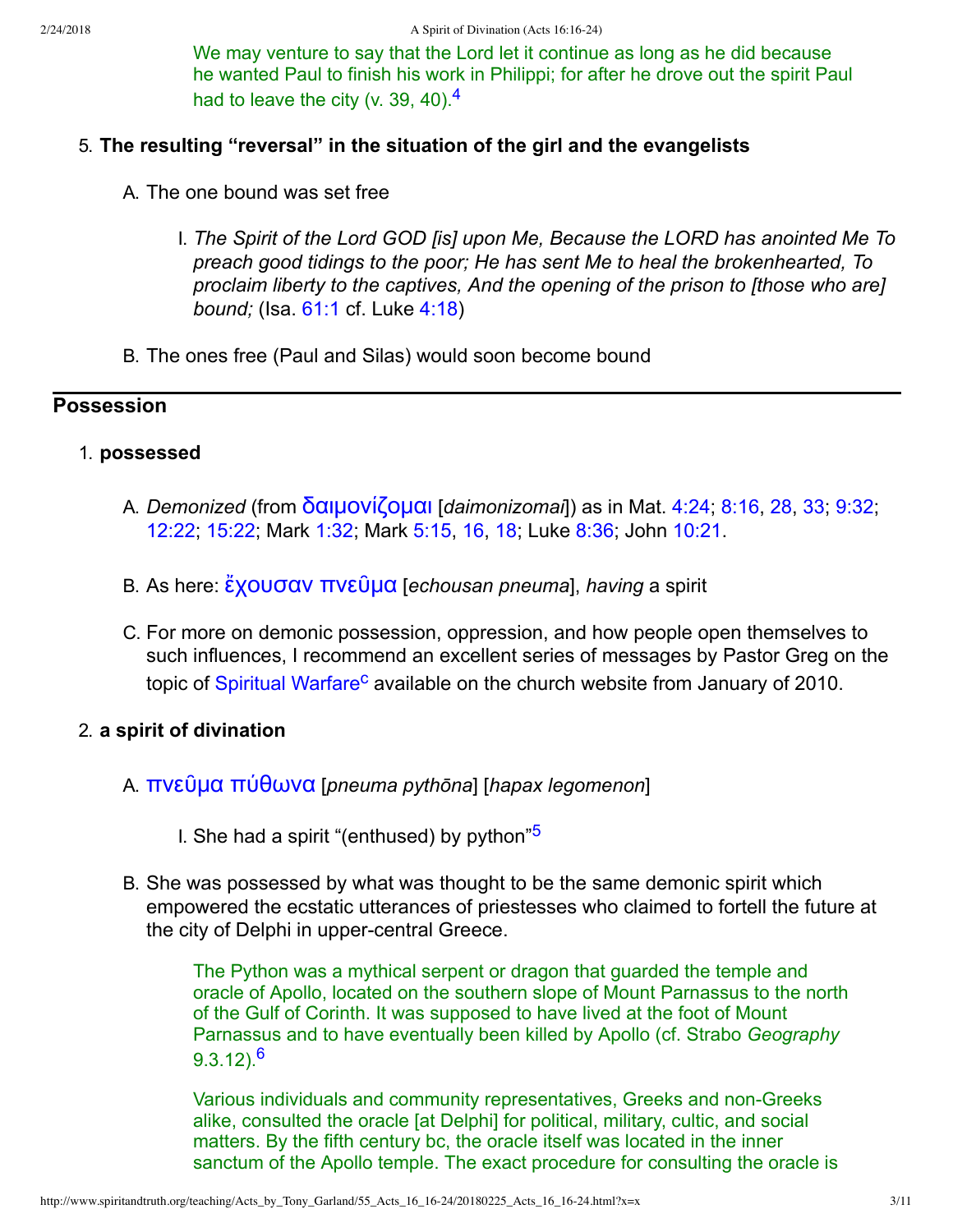unclear. But by looking at a number of sources from various periods, it does appear that the ancient Greeks believed that Apollo communicated directly to a priestess, called the Pythia, who then prophesied. Then, special religious interpreters, called prophētai, in some way shaped her message before delivering it to the inquirers.<sup>[7](#page-9-6)</sup>

<span id="page-3-1"></span><span id="page-3-0"></span>. . . the god Apollo was believed to be embodied in a python snake. The original priestess at Delphi was purported to be possessed by Apollo and thereby able to predict the future; therefore anyone possessed by the python spirit could foretell coming events.<sup>[8](#page-10-3)</sup>

## **Fortune Telling - Divination**

- <span id="page-3-2"></span>1. **Divination attempting to foresee or foretell the future by means other than what God has revealed (by His Word or His prophetic messengers)**
	- A. *You shall not eat anything with the blood, nor shall you practice divination or soothsaying.* (Leviticus [19:26\)](http://www.spiritandtruth.org/bibles/nasb/b03c019.htm#Lev._C19V26)
		- I. *soothsaying* =  $\sqrt{2}$  [*`nn*], to cause to become visible, to interpret signs, as in a *seer*
		- II. *divination* =  $\overline{O} \overline{D}$  [*nḥs*], "A spell to invoke <u>supernatural knowledge</u> or power (Nu  $23:23:24:1"^{9}$  $23:23:24:1"^{9}$  $23:23:24:1"^{9}$ 
			- a. Same root word as the Hebrew word for *serpent* ( $\overline{O} \overline{I}$ ] [*nāḥās*])
			- b. Why would the word for *divination* be so closely related to the word for *serpent*?
				- i. Notice the divine in divination something reserved to God alone
				- ii. Now consider the promise of the serpent in the garden: *For God knows that in the day you eat of [the forbidden fruit] your eyes will be opened, and you will be like God, knowing good and evil.* (Gen. [3:5](http://www.spiritandtruth.org/bibles/nasb/b01c003.htm#Gen._C3V5))
			- c. There is a connection between the *serpent* and *divination* : the promise to Eve of divine knowledge (hold that thought)!
	- B. Divination can include the attempt to influence the future by way of omens or curses
		- I. Balaam was hired to perform divination (Num. [22:7](http://www.spiritandtruth.org/bibles/nasb/b04c022.htm#Num._C22V7) cf. Num. [23:23](http://www.spiritandtruth.org/bibles/nasb/b04c023.htm#Num._C23V23))

### 2. **Only God knows the future.**

- A. This is critically important to get right!
- B. Curiosity, temptation, and deception await those who remain unclear on this!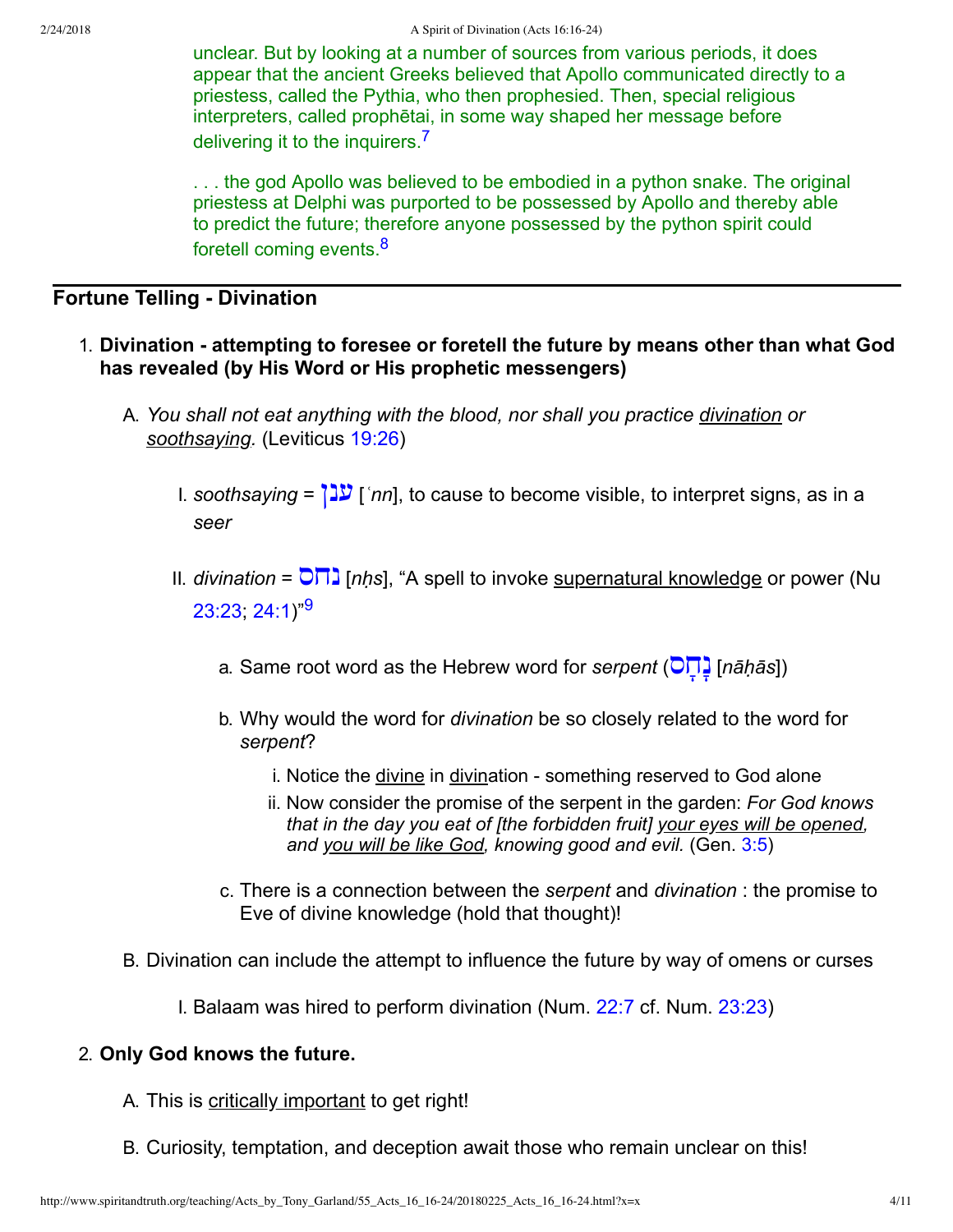- C. The unique ability of God to foretell the future is based on attributes that are uniquely His
	- I. Omniscience
	- II. Eternality, timeless, not trapped within time itself. His *unique* name is "I AM WHO/THAT I AM" (Ex. [3:14\)](http://www.spiritandtruth.org/bibles/nasb/b02c003.htm#Ex._C3V14)
	- III. All created beings lack these divine attributes (repeat after me, "All created beings lack these divine attributes")
- D. In numerous passages, God emphasizes His unique ability to foretell the future—it is a capability which is His alone.
- E. Speaking to men and their demon-inspired idols, the God of Israel proclaims through Isaiah:
	- I. *"Present your case," says the LORD. "Bring forth your strong [reasons]," says the King of Jacob. "Let them bring forth and show us what will happen; Let them show the former things, what they [were], That we may consider them, And know the latter end of them; Or declare to us things to come. Show the things that are to come hereafter, That we may know that you [are] gods; . . . Who has declared from the beginning, that we may know? And former times, that we may say, '[He is] righteous'? Surely [there is] no one who shows, Surely [there is] no one who declares, Surely [there is] no one who hears your words.*" (Isa. 41:21-23, [26](http://www.spiritandtruth.org/bibles/nasb/b23c041.htm#Isa._C41V26))
	- II. *Behold, the former things have come to pass, And new things I declare; Before they spring forth I tell you of them.* (Isa. [42:9\)](http://www.spiritandtruth.org/bibles/nasb/b23c042.htm#Isa._C42V9)
	- III. *And who can proclaim as I do? Then let him declare it and set it in order for Me, Since I appointed the ancient people. And the things that are coming and shall come, Let them show these to them. Do not fear, nor be afraid; Have I not told you from that time, and declared [it]? You [are] My witnesses. Is there a God besides Me? Indeed [there is] no other Rock; I know not [one].* (Isa. 44:7-8)
	- IV. *Tell and bring forth [your case]; Yes, let them take counsel together. Who has declared this from ancient time? [Who] has told it from that time? [Have] not I, the LORD? And [there is] no other God besides Me, A just God and a Savior; [There is] none besides Me.* (Isa. [45:21\)](http://www.spiritandtruth.org/bibles/nasb/b23c045.htm#Isa._C45V21)
- F. In several of the passages, notice that God connects the ability to know and predict the future with His uniqueness: "[Who] has told it from that time? [Have not I, the LORD? And [there is] no other God besides Me"
	- 1. The ability to know and determine the future is unique to a god
	- 2. I alone can do this
	- 3. THEREFORE: There is no other God besides Me . . . there is none besides Me!
- G. What evidence do we have that this girl could *not* reliably predict the future?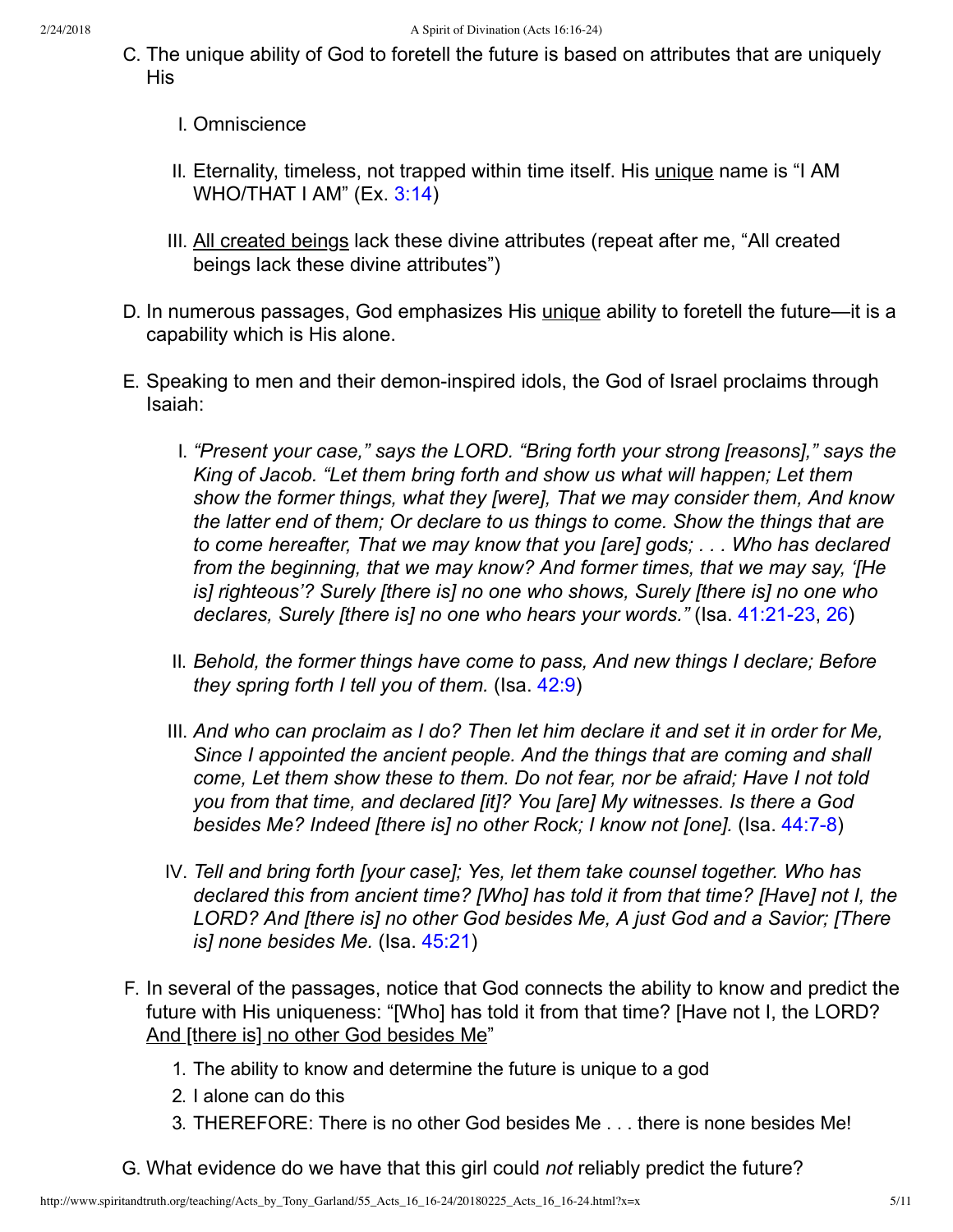- <span id="page-5-0"></span>I. Lenski wryly observes, "The spirit in this girl accomplished no more by means of his divining than our fortunetellers do today. Why, this spirit could not and did not know what was awaiting him, namely that in a few days he would be driven out of the girl by the power of Jesus!"<sup>[10](#page-10-5)</sup>
- H. Sorcerer, false prophet, bar-Jesus
	- I. *Then Saul, who also is called Paul, filled with the Holy Spirit, looked intently at him and said, "O full of all deceit and all fraud, you son of the devil, you enemy of all righteousness, will you not cease perverting the straight ways of the Lord?* (Acts [13:9–10\)](http://www.spiritandtruth.org/bibles/nasb/b44c013.htm#Acts_C13V9)

## 3. **Profit why would people pay?**

- A. Desire to know aspects of the future God has not revealed—the essence of divination
- B. Having rejected the true gold (what God has revealed, the Bible), people chase after fool's gold
	- I. The rapidly growing influence of the occult in our society
	- II. Revival of interest in mystics such as Nostradamus
	- III. Palm readers, openly on the streets of business, in malls
	- IV. Tarot cards, openly sold in most bookstores
	- V. Tea with Your Dragon right here in little ol' Stanwood!
		- a. Magickal effects attributed to oils
		- b. Appealing to inanimate materials, such as oils and rocks, to release guilt and shame
		- c. Attributing peace and guidance to rocks
		- d. Various "readings"
			- i. This is *divination* attempting to peer into things that are only known to God!
		- e. Remember our earlier observation: there is a connection between the serpent and *divination* — the promise to have god-like abilities, to do something only God can do
			- i. Picture on their Facebook page: dragon facing a woman holding apple [(the "serpent of old" is also known as "the dragon" (Rev. [12:9;](http://www.spiritandtruth.org/bibles/nasb/b66c012.htm#Rev._C12V9) [20:2\)](http://www.spiritandtruth.org/bibles/nasb/b66c020.htm#Rev._C20V2)]
			- ii. The promise of deeper knowledge, capabilities withheld from mankind
	- VI. Almost seventy-five years ago, H. A. Ironside wrote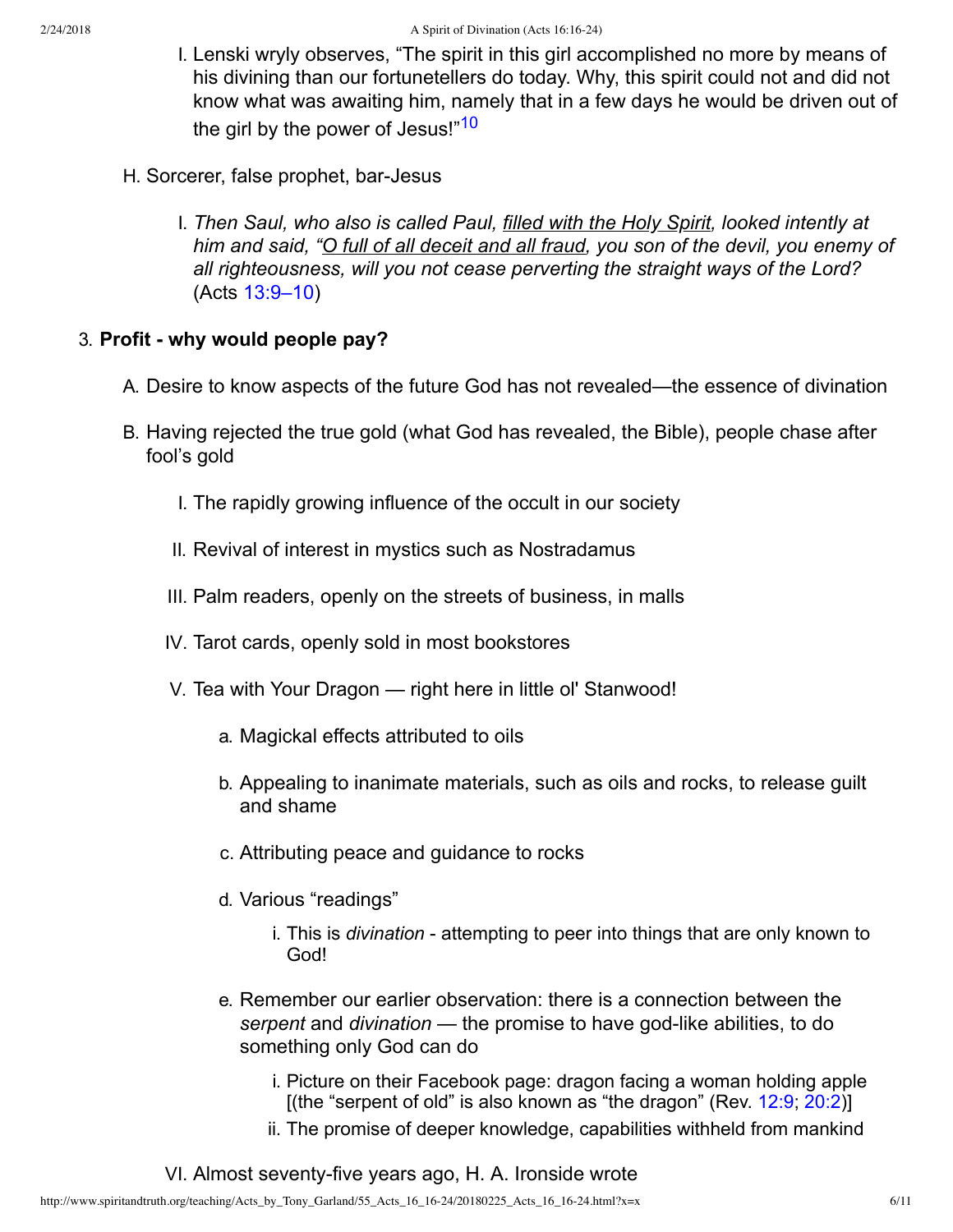<span id="page-6-0"></span>After all, we have not progressed very far. Today we find the same characters. Even in our land, with all its enlightenment, there are literally thousands of people who scarcely make a move without consulting a clairvoyant or spirit-medium, someone who is supposed to have special illumination because of contact with the unseen world.<sup>[11](#page-10-6)</sup>

VII. Twenty years ago, J. Vernon McGee wrote

<span id="page-6-1"></span>Don't think this was just foolish superstition. This girl was possessed by a demon. We are seeing a resurgence of demonism in our own day. I have before me now a letter from a Christian woman in El Paso, Texas. She got tied up in spiritism by just fooling around with it, not thinking that it was dangerous. She has quite a story. It was hearing the Word of God through our radio program that delivered her from it. She cried out to God, and He delivered her. Demonism is a reality.<sup>[12](#page-10-7)</sup>

- a. One can only wonder what he might say if he saw our movies, television shows, and bookstores today!
- C. Ignoring the Living God
	- I. *And when they say to you, "Seek those who are mediums and wizards, who whisper and mutter," should not a people seek their God? [Should they seek] the dead on behalf of the living? To the law and to the testimony! If they do not speak* according to this word, [it is] because [there is] no light in them. (Isa. 8:19-20)
	- II. This is where our post-Christian culture has now arrived.
		- a. Whispering and muttering, looking to oils, crystals, nature for healing, signs, readings
		- b. Ignoring the law and the testimony: the Bible
	- III. If the acceptance, promotion, and even celebration of occult practices continues unabated, we must prepare for a corresponding increase in the manifestation of demonic activity within our culture.
	- IV. As we cast God out of our society, we naively make room for dark spiritual powers to fill the void.
	- V. Our condition as a once-enlightened nation is akin to that of Israel in the days of Jesus.
		- a. The words Jesus spoke concerning the spiritual condition of Israel may as well have been spoken to America in our day:
			- i. *When an unclean spirit goes out of a man, he goes through dry places, seeking rest, and finds none. Then he says, 'I will return to my house from which I came.' And when he comes, he finds [it] empty, swept, and put in order. Then he goes and takes with him seven other spirits more wicked than himself, and they enter and dwell there; and the last [state] of that*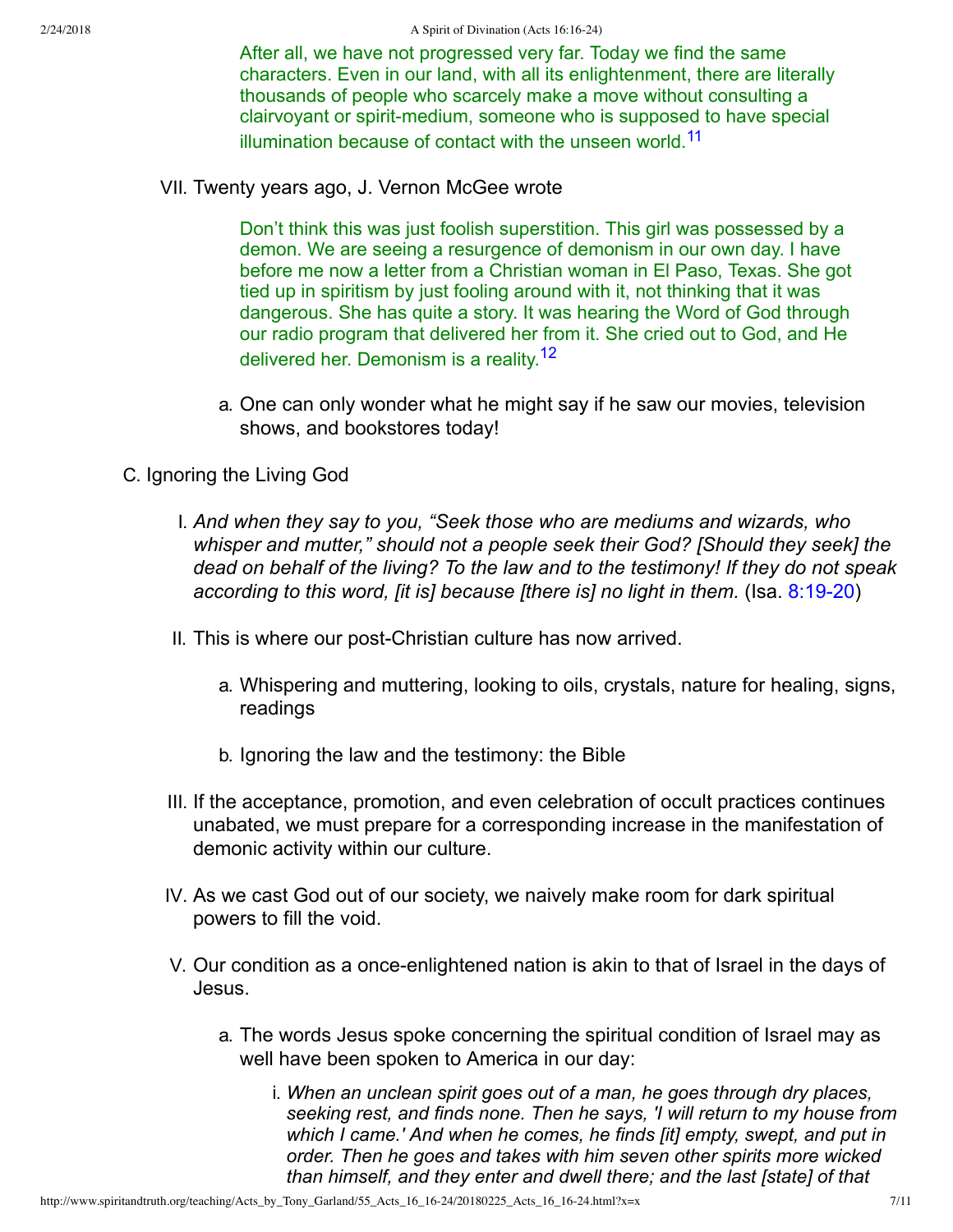2/24/2018 A Spirit of Divination (Acts 16:16-24)

*man is worse than the first. So shall it also be with this wicked generation.*  $(Mat. 12:43-45)$ 

- ii. Our nation found enlightenment through our Judaeo-Christian heritagethings were "swept and put in order."
- iii. But, like the religious moralists of Jesus' day, we failed to be truly converted: to be filled with God's spirit.
- iv. Having rejected what we once knew—the light of God's Word—our nation is increasing in spiritual darkness.

## **Persecution to be expected wherever light shines on darkness**

### 1. **Darkness has no concern for its victims**

- A. Slave girl set free from possession masters don't care
	- I. She was now in her right mind
	- II. Undoubtedly came to faith
- B. *The Spirit of the Lord GOD [is] upon Me, Because the LORD has anointed Me To preach good tidings to the poor; He has sent Me to heal the brokenhearted, To proclaim liberty to the captives, And the opening of the prison to [those who are] bound;* (Isa. [61:1\)](http://www.spiritandtruth.org/bibles/nasb/b23c061.htm#Isa._C61V1)
- C. Contrast universality of salvation
	- I. Lydia: a well-to-do influential business woman
	- II. This girl: a lowly slave

#### 2. **Darkness loves money**

A. What motivated the seizure of Paul and Silas?

I. *when her masters saw that their hope of profit was gone* (Acts [16:19\)](http://www.spiritandtruth.org/bibles/nasb/b44c016.htm#Acts_C16V19).

- B. Undeniable, objective evidence of the healing power of God ignored
- C. Sin and its victims are merely a means for financial gain
	- I. No different in our "enlightened society" of today
	- II. Gambling  $\rightarrow$  addiction  $\rightarrow$  financial hardship, poverty, bankruptcy
	- III. X-rated, so-called "adult entertainment," pornography  $\rightarrow$  addiction  $\rightarrow$  violence, sexual abuse, objectification of women, caustic to true intimacy within the bonds of marriage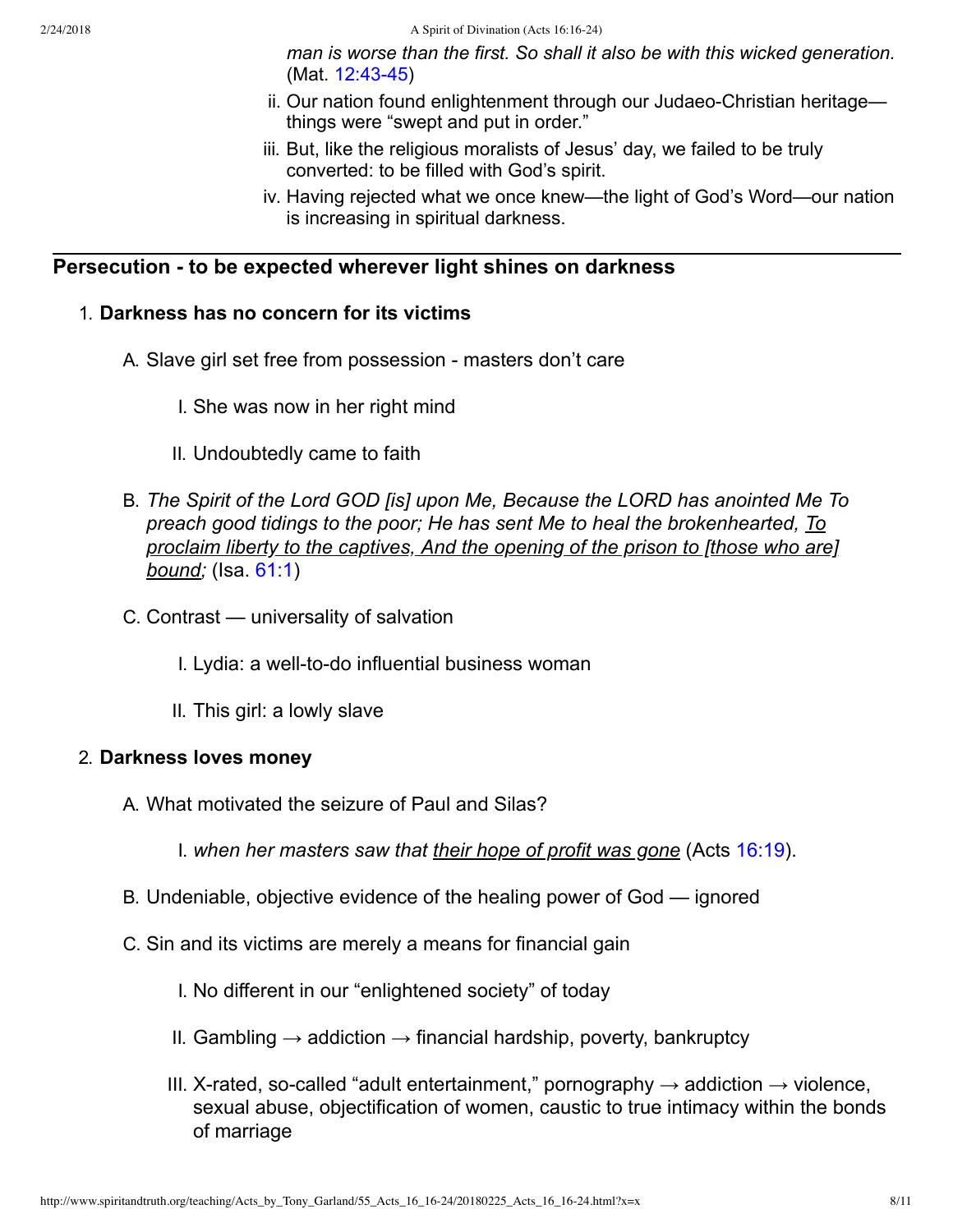- <span id="page-8-0"></span>IV. Drugs  $\rightarrow$  addiction  $\rightarrow$  motivational problems, financial hardship, poverty, theft, medical problems, overdoses, death
- D. "Touch the unconverted moneybag and hear what a devilish noise results."<sup>[13](#page-10-8)</sup>

### 3. **Darkness misrepresents the true reasons behind persecution**

- A. One M-O of darkness: conceal the true motivation behind persecution of the light
- <span id="page-8-1"></span>B. "The complainants must have felt some difficulty in stating their grievance.—The law had no remedy for property depreciated by exorcism. The true state of the case was therefore concealed, etc. (*Conyb. and H*. p. 323.—Tr.]"[14](#page-10-9)

## 4. **Darkness often uses crowd dynamics to achieve its ends**

- A. Crowd dynamics has proven to be a convenient tool of the dark throughout history
	- I. Steps
		- 1. A smaller group of people harbor a concealed motive
		- 2. While concealing the motive, they work up an emotional crowd
		- 3. Another small group of people with power in the situation bow to bullying tactics of the crowd
		- 4. Legal process compromised or bypassed entirely
	- II. Power subverts truth
	- III. Crowd dynamics at the crucifixion of Jesus
		- a. *Pilate answered [the crowd], saying, "Do you want me to release to you the King of the Jews?" For he knew that the chief priests had handed Him over because of envy. But the chief priests stirred up the crowd, so that he should rather release Barabbas to them. . . . So Pilate, wanting to gratify the crowd, released Barabbas to them; and he delivered Jesus, after he had* scourged [Him], to be crucified (Mark 15:9-11, [15\)](http://www.spiritandtruth.org/bibles/nasb/b41c015.htm#Mark_C15V15).
		- b. Steps
			- 1. Chief priests motivated by envy (hidden motive)
			- 2. Crowd stirred up
			- 3. Pilate intimidated by the crowd
			- 4. Legal process bypassed: illegal trial and crucifixion of Jesus
	- IV. Crowd dynamics at Philippi
		- a. Slave girl's masters make unrelated accusations, appeal to racial hatreds: *These men, being Jews, exceedingly trouble our city* (Acts [16:20](http://www.spiritandtruth.org/bibles/nasb/b44c016.htm#Acts_C16V20)).
			- i. Misrepresent motivation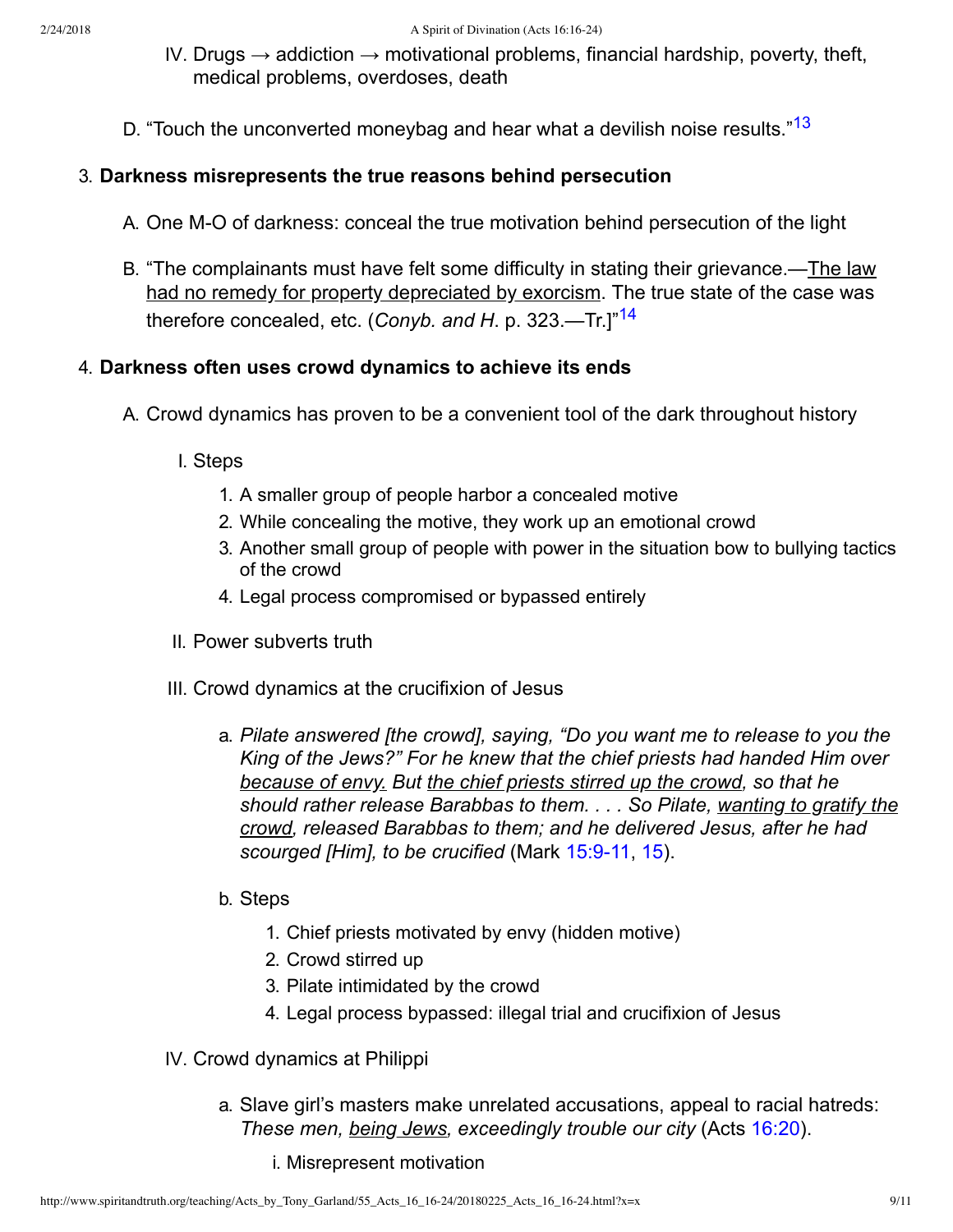2/24/2018 A Spirit of Divination (Acts 16:16-24)

<span id="page-9-7"></span>But the whole charge was pure hypocrisy; for as these men would have let the missionaries preach what religion they pleased if they had not dried up the source of their gains, so they conceal the real cause of their rage under color of a zeal for religion, and law, and good order<sup>[15](#page-10-10)</sup>

- b. *Then the multitude rose up together against them; and the magistrates tore off their clothes and commanded [them] to be beaten with rods* (Acts [16:22](http://www.spiritandtruth.org/bibles/nasb/b44c016.htm#Acts_C16V22)).
- c. Steps
	- 1. Masters motivated by money (hidden motive)
	- 2. Crowd stirred up
	- 3. Magistrates intimidated by the crowd
	- 4. Legal process bypassed: Paul and Silas, as Roman citizens, illegally beaten without trial

**Principles**

- 1. **Discernment be able to separate inward spiritual motivation from outward appearance and actions**
- 2. **Divination looking for truth and guidance in all the wrong places**
- 3. **Possession a very real spiritual affliction which, in the continuing lapse of Christian influence, can only grow in influence and open manifestation**
- 4. **Persecution when the light shines brightly in an increasingly dark place**



<span id="page-9-8"></span>[SpiritAndTruth.org Scan Code](http://www.spiritandtruth.org/)<sup>[d](#page-10-11)</sup>

#### Endnotes:

- <span id="page-9-0"></span>[1.](#page-0-0) [NKJV,](#page-10-12) Acts 16:16-24
- <span id="page-9-1"></span>[2.](#page-1-0) Ref-0038, 2.399
- <span id="page-9-2"></span>[3.](#page-1-1) Ref-1486, 97
- <span id="page-9-3"></span>[4.](#page-2-0) Ref-1487, 666
- <span id="page-9-4"></span>[5.](#page-2-1) Ref-0617, #4780
- <span id="page-9-5"></span>[6.](#page-2-2) Ref-1488, 462
- <span id="page-9-6"></span>[7.](#page-3-0) Ref-1489, Delphi